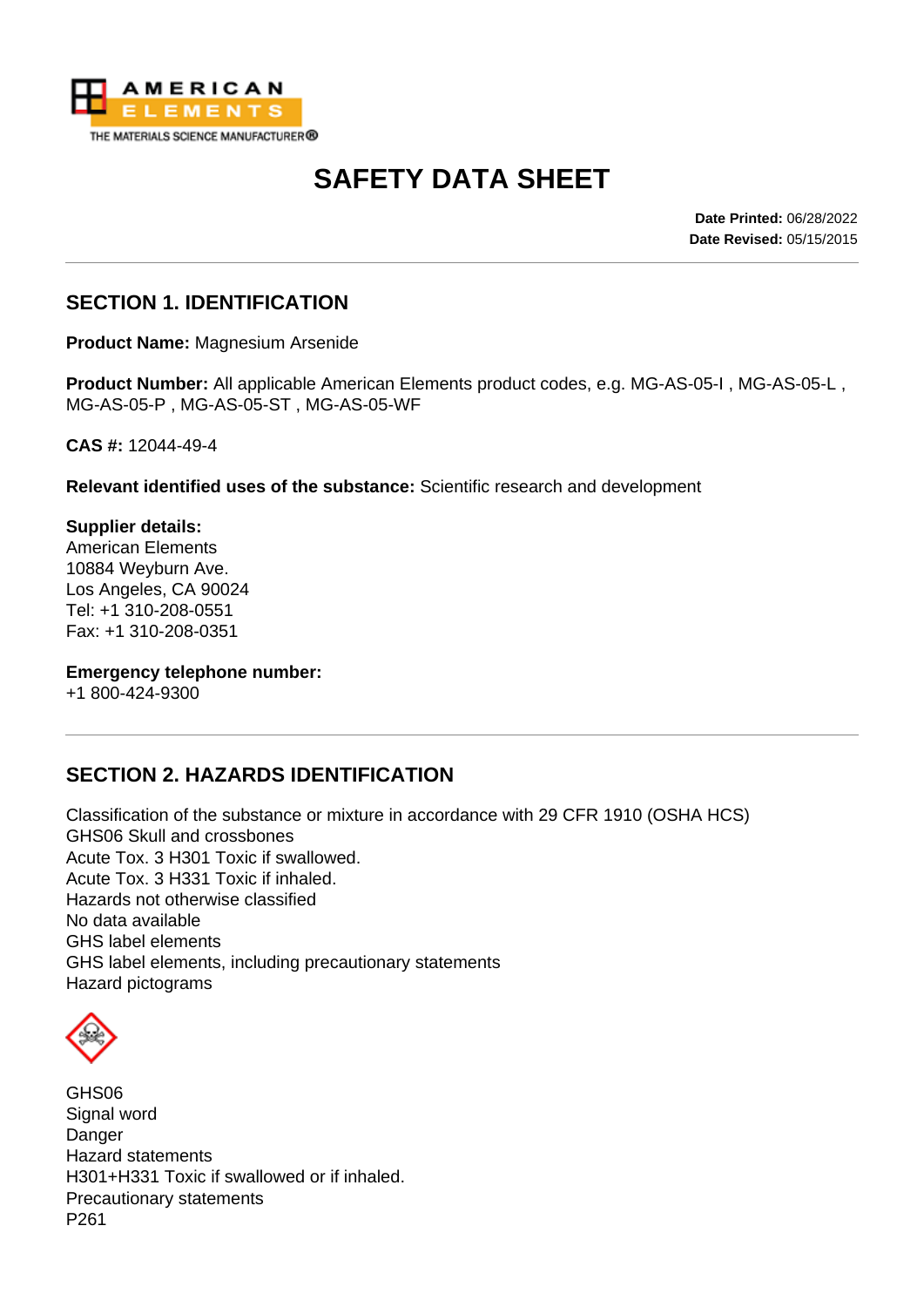Avoid breathing dust/fume/gas/mist/vapors/spray. P301+P310 IF SWALLOWED: Immediately call a POISON CENTER/ doctor/... P304+P340 IF INHALED: Remove person to fresh air and keep comfortable for breathing. P311 Call a POISON CENTER/doctor/... P405 Store locked up. P501 Dispose of contents/container in accordance with local/regional/national/international regulations. WHMIS classification D1A - Very toxic material causing immediate and serious toxic effects D2A - Very toxic material causing other toxic effects Classification system HMIS ratings (scale 0-4) (Hazardous Materials Identification System) Health (acute effects)  $=$  3  $Flammability = 0$ Physical Hazard = 1 Other hazards Results of PBT and vPvB assessment PBT: N/A vPvB: N/A

## **SECTION 3. COMPOSITION/INFORMATION ON INGREDIENTS**

**Substances** CAS No. / Substance Name: 12044-49-4 Magnesium arsenide Identification number(s): EC number: 234-954-6 Index number: 033-002-00-5

# **SECTION 4. FIRST AID MEASURES**

Description of first aid measures General information Immediately remove any clothing soiled by the product. Remove breathing apparatus only after contaminated clothing has been completely removed. In case of irregular breathing or respiratory arrest provide artificial respiration. If inhaled: Supply patient with fresh air. If not breathing, provide artificial respiration. Keep patient warm. Seek immediate medical advice. In case of skin contact: Immediately wash with soap and water; rinse thoroughly. Seek immediate medical advice. In case of eye contact: Rinse opened eye for several minutes under running water. Consult a physician.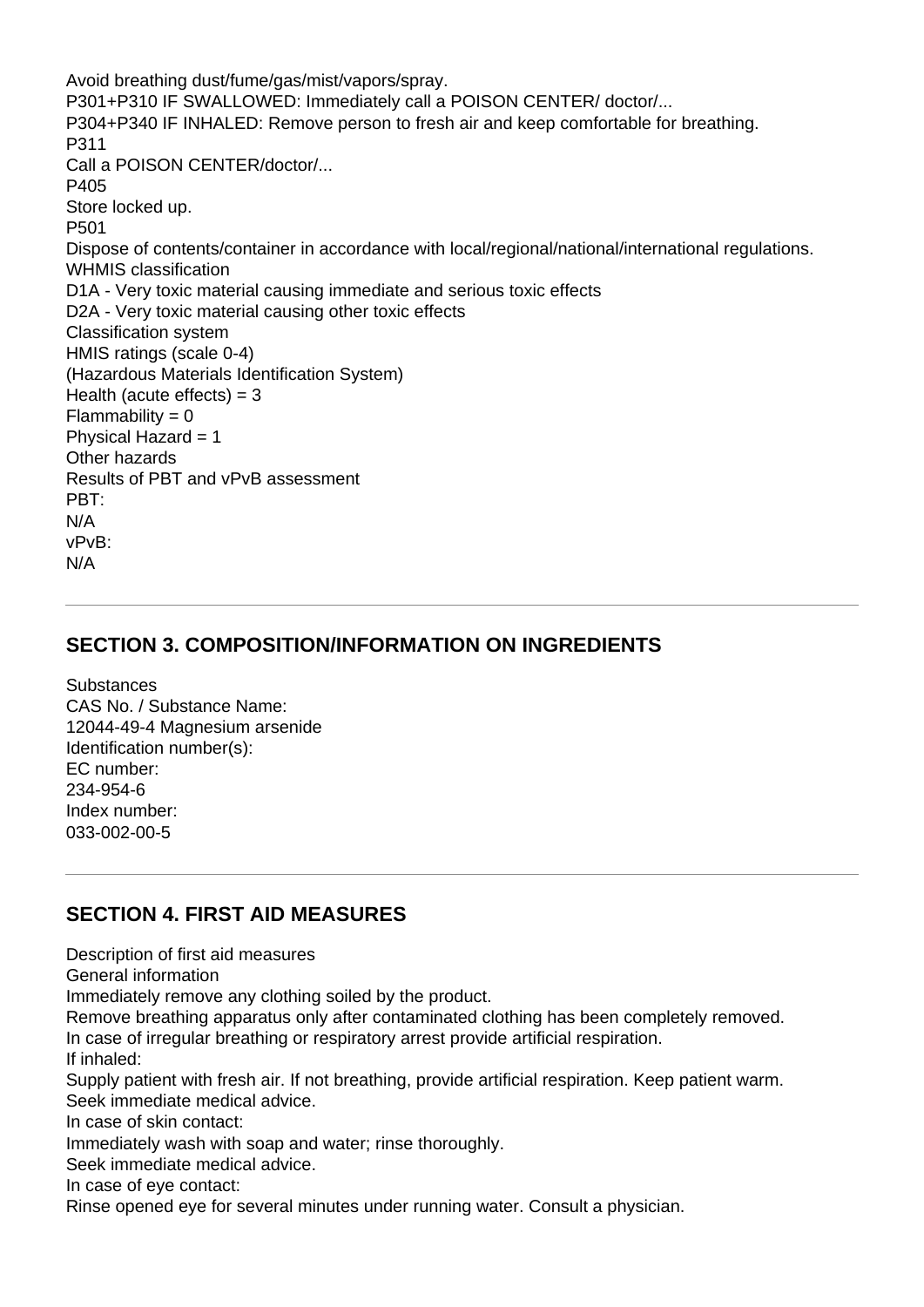If swallowed: Do not induce vomiting; immediately call for medical help. Information for doctor Most important symptoms and effects, both acute and delayed No data available Indication of any immediate medical attention and special treatment needed No data available

## **SECTION 5. FIREFIGHTING MEASURES**

Extinguishing media Suitable extinguishing agents CO2, sand, extinguishing powder. Do not use water. Special hazards arising from the substance or mixture If this product is involved in a fire, the following can be released: Toxic metal oxide fume Advice for firefighters Protective equipment: Wear self-contained respirator. Wear fully protective impervious suit.

# **SECTION 6. ACCIDENTAL RELEASE MEASURES**

Personal precautions, protective equipment and emergency procedures Use personal protective equipment. Keep unprotected persons away. Ensure adequate ventilation Environmental precautions: Do not allow material to be released to the environment without official permits. Methods and materials for containment and cleanup: Dispose of contaminated material as waste according to section 13. Ensure adequate ventilation. Prevention of secondary hazards: No special measures required. Reference to other sections See Section 7 for information on safe handling See Section 8 for information on personal protection equipment. See Section 13 for disposal information.

# **SECTION 7. HANDLING AND STORAGE**

Handling Precautions for safe handling Handle under dry protective gas. Keep container tightly sealed. Store in cool, dry place in tightly closed containers. Ensure good ventilation at the workplace. Open and handle container with care. Information about protection against explosions and fires: No data available Conditions for safe storage, including any incompatibilities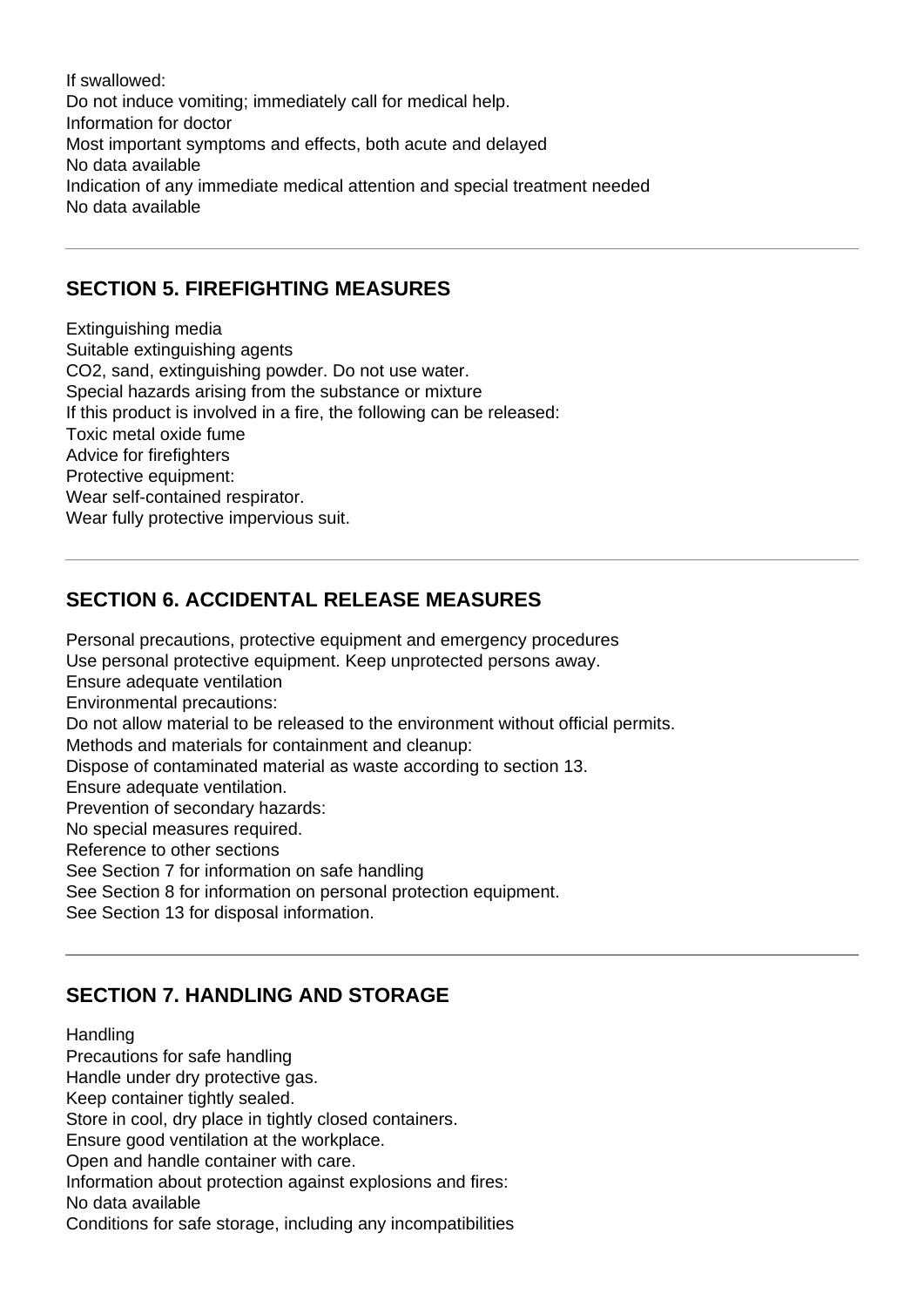Requirements to be met by storerooms and receptacles: No special requirements. Information about storage in one common storage facility: Store away from oxidizing agents. Further information about storage conditions: Store under dry inert gas. Keep container tightly sealed. Store in cool, dry conditions in well-sealed containers. Specific end use(s) No data available

# **SECTION 8. EXPOSURE CONTROLS/PERSONAL PROTECTION**

Additional information about design of technical systems: Properly operating chemical fume hood designed for hazardous chemicals and having an average face velocity of at least 100 feet per minute. Control parameters Components with limit values that require monitoring at the workplace: Arsenic, elemental, and inorganic compounds (except arsine), as As mg/m3 ACGIH TLV 0.01; Carcinogen Belgium TWA 0.2 Denmark TWA 0.05 Finland Carcinogen France VME 0.2 Hungary TWA 0.5; Carcinogen Ireland TWA 0.1; Carcinogen Korea TLV 0.01; Carcinogen Netherlands TWA 0.05; 0.1-STEL Norway TWA 0.02 Poland TWA 0.1 Sweden NGV 0.03; Carcinogen Switzerland TWA 0.1; Carcinogen United Kingdom TWA 0.1; Carcinogen USA PEL 0.5 Additional information: No data Exposure controls Personal protective equipment Follow typical protective and hygienic practices for handling chemicals. Keep away from foodstuffs, beverages and feed. Remove all soiled and contaminated clothing immediately. Wash hands before breaks and at the end of work. Store protective clothing separately. Maintain an ergonomically appropriate working environment. Breathing equipment: Refer to 29CFR1910.1018 for regulations on respiratory protection required during exposure to inorganic arsenic. Use self-contained respiratory protective device in emergency situations. Protection of hands: Impervious gloves Inspect gloves prior to use.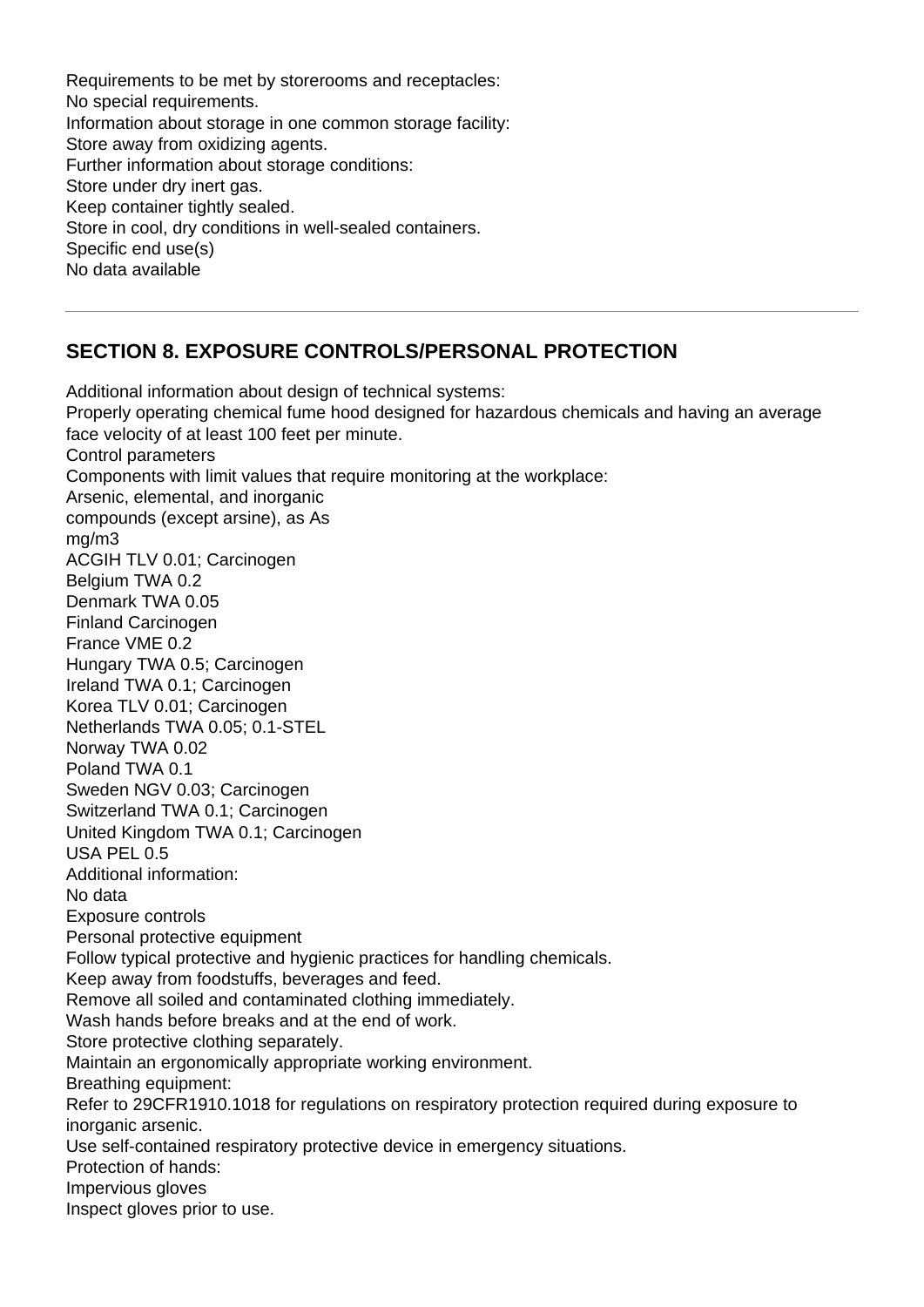Suitability of gloves should be determined both by material and quality, the latter of which may vary by manufacturer. Eye protection: Safety glasses Body protection: Protective work clothing.

#### **SECTION 9. PHYSICAL AND CHEMICAL PROPERTIES**

Information on basic physical and chemical properties Appearance: Form: Solid Color: Brown Odor: No data available Odor threshold: No data available. pH: N/A Melting point/Melting range: 800 °C (1472 °F) Boiling point/Boiling range: No data available Sublimation temperature / start: No data available Flash point: N/A Flammability (solid, gas) No data available. Ignition temperature: No data available Decomposition temperature: No data available Autoignition: No data available. Danger of explosion: Product does not present an explosion hazard. Explosion limits: Lower: No data available Upper: No data available Vapor pressure: N/A Density at 20 °C (68 °F): 3.148 g/cm<sup>3</sup> (26.27 lbs/gal) Relative density No data available. Vapor density N/A Evaporation rate N/A Solubility in Water  $(H_2O)$ : No data available Partition coefficient (n-octanol/water): No data available. Viscosity: Dynamic: N/A Kinematic: N/A Other information No data available

## **SECTION 10. STABILITY AND REACTIVITY**

**Reactivity** No data available Chemical stability Stable under recommended storage conditions.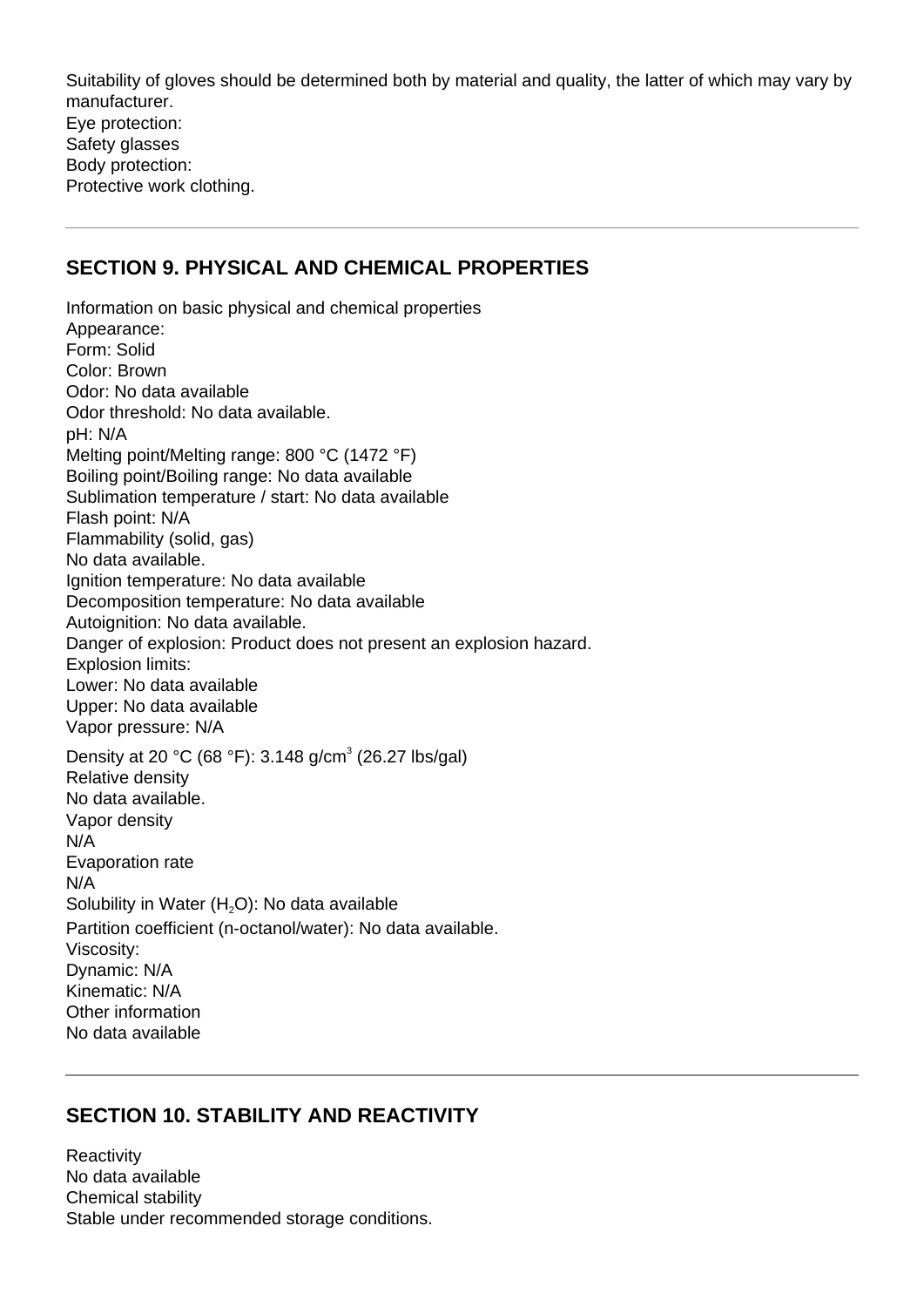Thermal decomposition / conditions to be avoided: Decomposition will not occur if used and stored according to specifications. Possibility of hazardous reactions No dangerous reactions known Conditions to avoid No data available Incompatible materials: Oxidizing agents Hazardous decomposition products: Toxic metal oxide fume

## **SECTION 11. TOXICOLOGICAL INFORMATION**

Information on toxicological effects Acute toxicity: Toxic if inhaled. Toxic if swallowed. LD/LC50 values that are relevant for classification: No data Skin irritation or corrosion: Irritant to skin and mucous membranes. Eye irritation or corrosion: Irritating effect. Sensitization: No sensitizing effects known. Germ cell mutagenicity: No effects known. Carcinogenicity: EPA-A: human carcinogen: sufficient evidence from epidemiologic studies to support a causal association between exposure and cancer. IARC-1: Carcinogenic to humans: sufficient evidence of carcinogenicity. ACGIH A1: Confirmed human carcinogen: Agent is carcinogenic to humans based on epidemiologic studies of, or convincing clinical evidence in, exposed humans. NTP-K: Known to be carcinogenic: sufficient evidence from human studies. Reproductive toxicity: No effects known. Specific target organ system toxicity - repeated exposure: No effects known. Specific target organ system toxicity - single exposure: No effects known. Aspiration hazard: No effects known. Subacute to chronic toxicity: Inhalation of magnesium compounds may cause metal fume fever. Metallic magnesium which perforates the skin may cause local lesions. Some magnesium salts have produced muscle weakness, cardiac arrhythmias, respiratory effects and changes in blood chemistry following ingestion. Acute arsenic poisoning from ingestion results in marked irritation of the stomach and intestines with nausea, vomiting and diarrhea. In severe cases, the vomitus and stools are bloody and the patient goes into collapse and shock with weak, rapid pulse, cold sweats, coma and death. Chronic arsenic poisoning may cause disturbances of the digestive system such as loss of appetite, cramps, nausea, constipation or diarrhea.

Subacute to chronic toxicity: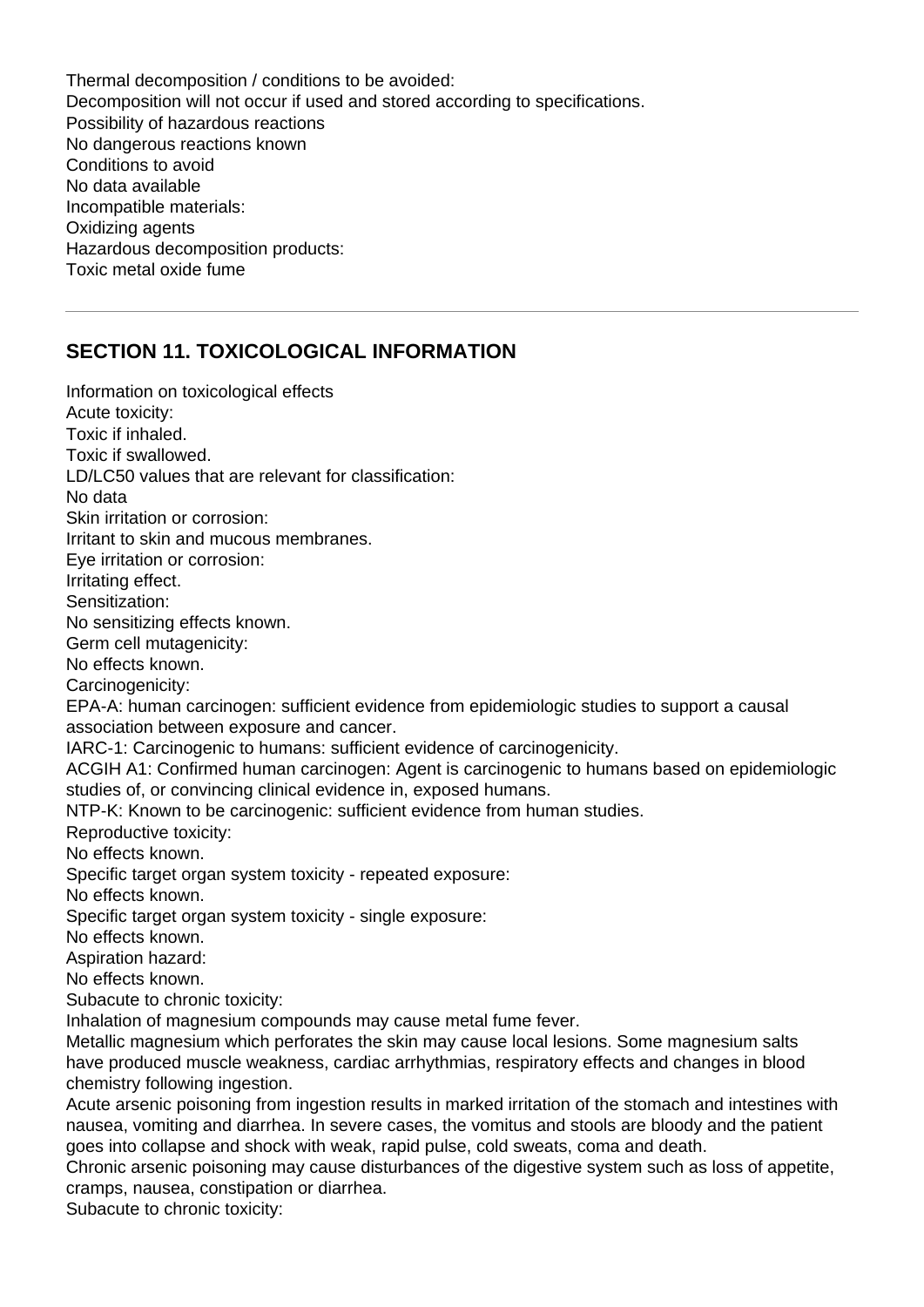No effects known. Additional toxicological information: To the best of our knowledge the acute and chronic toxicity of this substance is not fully known.

## **SECTION 12. ECOLOGICAL INFORMATION**

**Toxicity** Aquatic toxicity: No data available Persistence and degradability No data available Bioaccumulative potential No data available Mobility in soil No data available Ecotoxical effects: Remark: Very toxic for aquatic organisms Additional ecological information: Do not allow material to be released to the environment without official permits. Do not allow product to reach groundwater, water courses, or sewage systems, even in small quantities. Danger to drinking water if even extremely small quantities leak into the ground. Also poisonous for fish and plankton in water bodies. May cause long lasting harmful effects to aquatic life. Avoid transfer into the environment. Very toxic for aquatic organisms Results of PBT and vPvB assessment PBT: N/A vPvB: N/A Other adverse effects No data available

## **SECTION 13. DISPOSAL CONSIDERATIONS**

Waste treatment methods Recommendation Consult official regulations to ensure proper disposal. Uncleaned packagings: Recommendation: Disposal must be made according to official regulations.

# **SECTION 14. TRANSPORT INFORMATION**

UN-Number DOT, IMDG, IATA UN1557 UN proper shipping name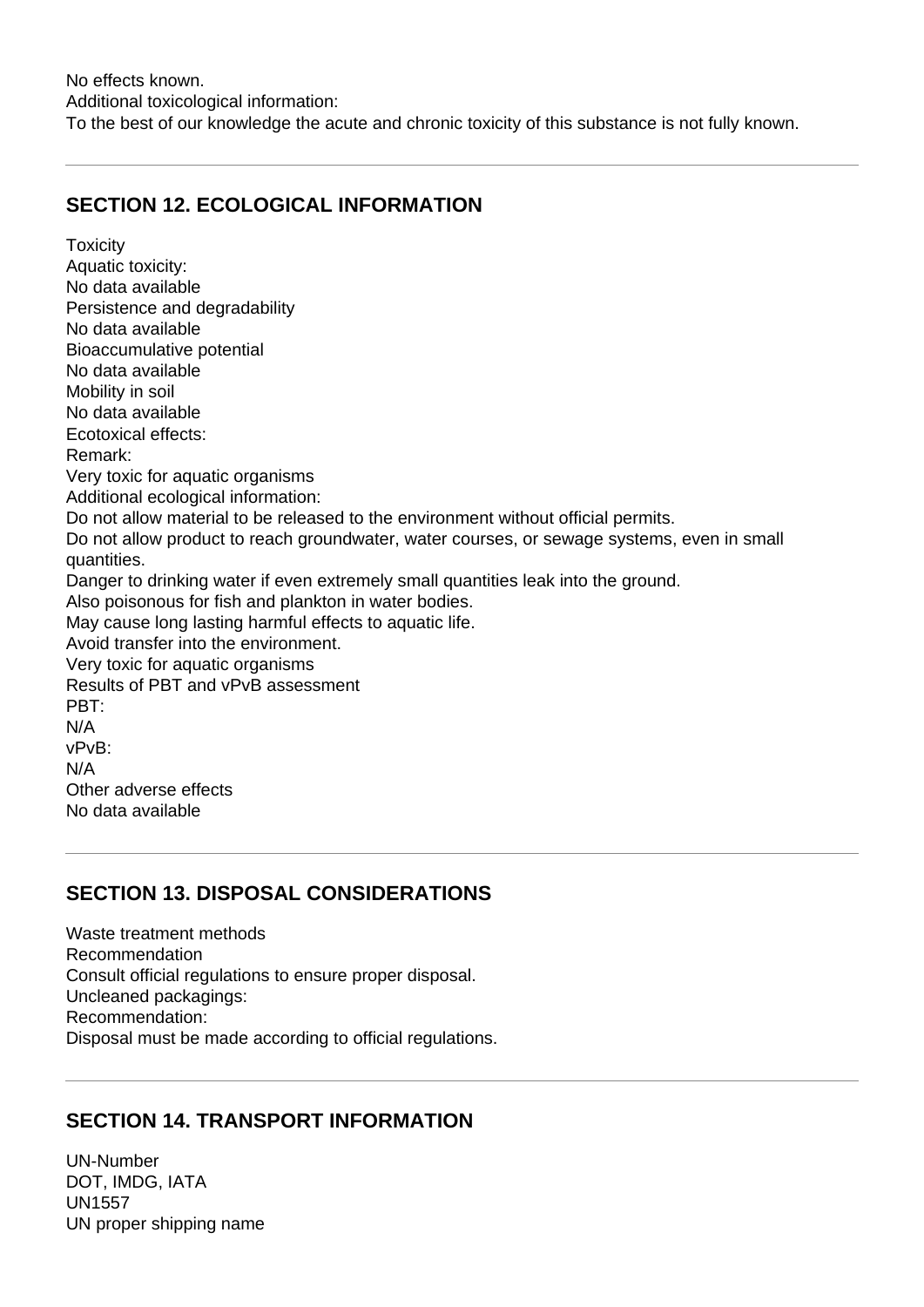**DOT** Arsenic compounds, solid, n.o.s. (Magnesium arsenide) IMDG, IATA ARSENIC COMPOUND, SOLID, N.O.S. (Magnesium arsenide) Transport hazard class(es) DOT Class 6.1 Toxic substances. Label 6.1 Class 6.1 (T5) Toxic substances Label 6.1 IMDG, IATA Class 6.1 Toxic substances. Label 6.1 Packing group DOT, IMDG, IATA II Environmental hazards: Environmentally hazardous substance, solid Special precautions for user Warning: Toxic substances Transport in bulk according to Annex II of MARPOL73/78 and the IBC Code N/A Transport/Additional information: DOT Marine Pollutant (DOT): No UN "Model Regulation": UN1557, Arsenic compounds, solid, n.o.s. (Magnesium arsenide), 6.1, II

# **SECTION 15. REGULATORY INFORMATION**

Safety, health and environmental regulations/legislation specific for the substance or mixture GHS GHS label elements, including precautionary statements Hazard pictograms GHS06 Signal word **Danger** Hazard statements H301+H331 Toxic if swallowed or if inhaled. Precautionary statements P261 Avoid breathing dust/fume/gas/mist/vapors/spray. P301+P310 IF SWALLOWED: Immediately call a POISON CENTER/ doctor/... P304+P340 IF INHALED: Remove person to fresh air and keep comfortable for breathing. P311 Call a POISON CENTER/doctor/... P405